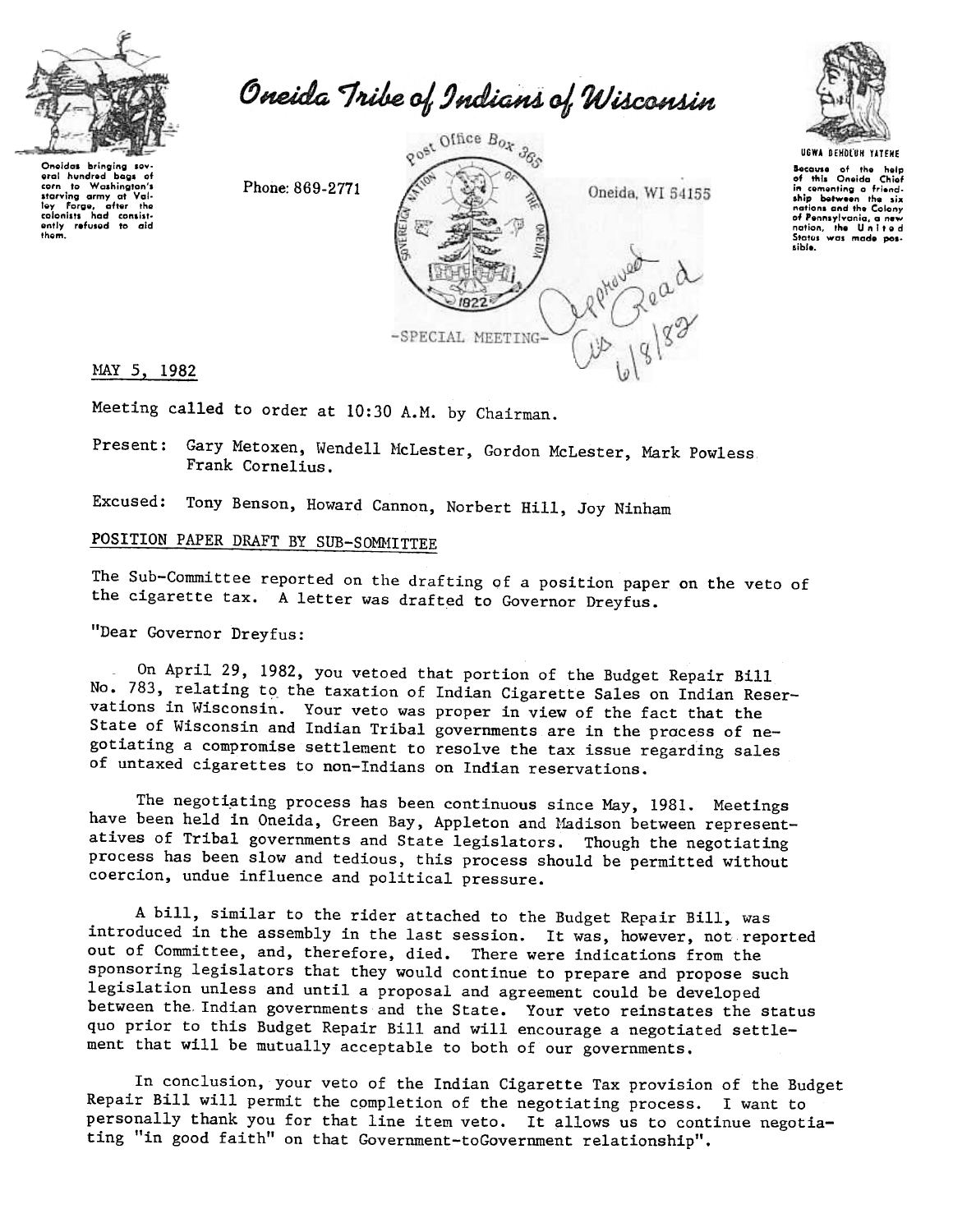Oneida Tribe of Indians of Wisconsin Special Meeting - May 5, 1982 Page 2

There was some discussion on some minor changes. The Chairman will make these changes and add a paragraph of thanks to the governor.

Another letter was drafted to Senator Klecza, Joint Finance Committee. Discussion followed on Some minor changes and the Chairman will finalize this letter and send it. Francis asked if they have a newsletter for the legislator in Madison. Gary said he would check with the governor's aide Anita Hererra to see if there was one.

Mark moved to have the Chairman finalize the letters and send them out. Frank seconded. Motion carried.

Wendell moved to recess at 11:45. Mark seconded. Motion carried.

Meeting reconvened with the Oneida Housing Authority.

Also present were Cliff Webster, Jean Johnson, Ron John, Roberta Kinzuma, Alberta Baird, Jerry Hill.

The Business Committee and Housing Authority met to discuss the bill. "Special Meeting, April 16, 1982, Association of Indian Housing Authorities regarding Indian Housing Act of 1982 (H.R. 5988).

The most objectionable part is Tribal Trust funds will be exposed to the discretion of the Secretary of Interior by prior agreement of the Tribes.

Loretta Webster arrived.

If the Tribe sends their position in by Thursday, our position will be put in the record. A copy of the GLITC Resolution was handed out to everyone.(Resolution 1/423-82B) "THEREFORE BE IT RESOLVED, the Tribes of Wisconsin represented by Great Lakes Inter-Tribal Council, Inc. and the Menominee Tribal Chairperson, hereby oppose HR 5988, as currently written; and,

BE IT FURTHER RESOLVED, the Tribes represented urge the Rouse Committee on Interior and Insular affairs to redraft HR 5988, to address the previously identified concerns, and to allow tribal involvement and input in the drafting of any and all legislation affecting Tribes nationally."

The position taken by GLITC goes along the same lines as the Oneida Tribe. Jerry Hill will send a telegram opposing the Bill this afternoon. The Housing Authority would send a letter along with the Business Committee's letter.

MEMO Re: Discontinuation of Housing Development

Memo from the Department of Housing and Urban Development dated April 26, 1982 in reference to the Tribe and the Housing Authority agreeing to voluntarily alleivate further housing development in lieu of using these funds for the purpose of ClAP monies. After discussion on this memo it was decided to also send letter of opposition. The Business Committee will also contact SENSE to see if they can be of any help in the Tribe opposing this action and send Jean Johnson address to them so they will get copies of anything on housing.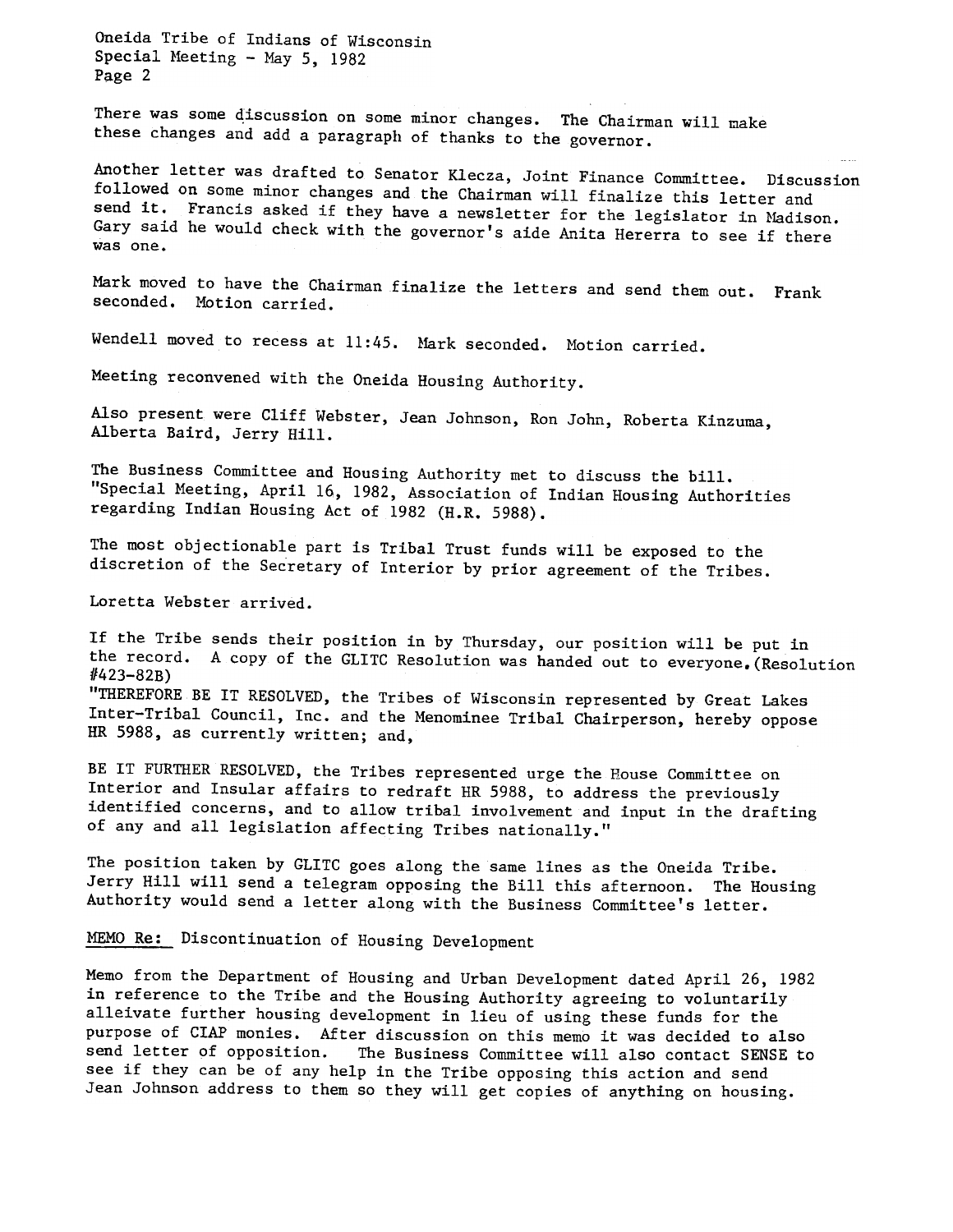Oneida Tribe of Indians of Wisconsin Special Meeting - May  $5, 1982$ Page 3

## DOG ORDINANCE

Jerry Hill informed everyone that this Ordinance is just about finished.

Ron John asked if something could be done about the parking problem on Bingo nights especially for the elderly people trying to park. Loretta will check<br>this out and see what can be done and the trying to park. Loretta will check this out and see what can be done and report back on it.

Housing Authority left at 2:15 P.M.

Jerry Hill had been working on a draft during the meeting and he presented this draft to the Business Committee for review:

> POSITION OF ONEIDA TRIBE OF WISCONSIN REGARDING THE INDIAN HOUSING ACT OF 1982

The Oneida Tribe of Wisconsin desires that the following statements be entered into the Congressional Record regarding the above proposed legislation.

TITLE I. INDIAN HOUSING IMPROVEMENT FUND

This Title would place unnecessary discretionary powers in the Secretary of Interior and work to undermine self-government. Indian preference is not provided for, and § 101 (c) (4) would eliminate Tribal control when Tribes could perform the same services by a 638 contract.

TITLE II. INDIAN HOUSING FINANCE FUND

While the problem of accountability inhibits other Tribes from showing management competence, the Oneida Tribe of Wisconsin and others has maintained an effective and efficient Tribal Housing Authority. This Title would in effect be an encumberance of Tribal Trust Funds and again place more discretionary power in the hands of the Secretary. It could require Tribes to maintain two housing authorities. Finally, this Title, if passed, would be an unconstitutional denial of due process to Tribal governments due to the totally inadequate notice provisions. There may be other constitutional considerations, as well.

TITLE III. INDIAN HOUSING LOAN GUARANTY FUND

Tribal Courts are not specifically included in the term "courts of competent jurisdiction",  $\frac{8}{309(a)(1)}$ . It further implies foreclosures of Indian lands independent of Tribal government authority.

TITLE IV. MISCELLANEOUS PROVISIONS

Neither this title nor any other provisions of the proposed Act provides for 638 contracting by Tribes for housing nor sovereign immunity.

Mark made a motion to accept the draft with corrections and the addition of the conclusion taken from the GLITC Resolution #423-82B. Gordon seconded. Motion carried.  $\epsilon$ 

## FINANCE AND APPROPRIATION RECOMMENDATIONS

Wendell moved for approval of the recommendation of \$277 Tribal Contribution for indirect cost for a grant from the Nicolet Federated Library System to the Oneida Library. Gordon Seconded. Motion Carried.